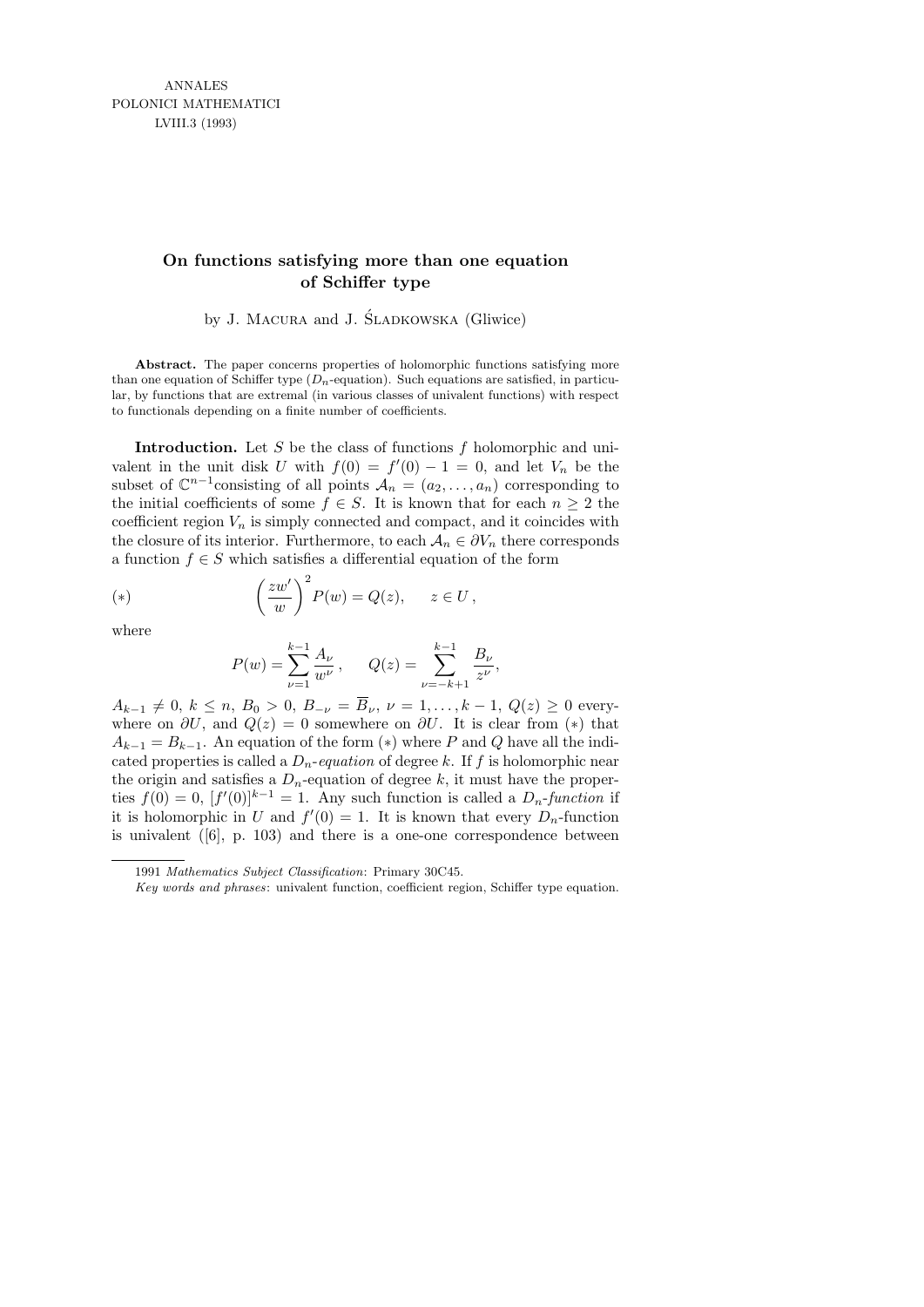$\partial V_n$  and the  $D_n$ -functions. Every  $D_n$ -function corresponds to some boundary point of  $V_n$  and to any given boundary point of  $V_n$  there corresponds a unique  $D_n$ -function. However, a  $D_n$ -function can satisfy more than one independent  $D_n$ -equation.

It seems natural to expect that points  $A_n$  for which the corresponding function f satisfies more than one  $D_n$ -equation lie on an edge or vertex of the boundary surface while those points for which f satisfies only one  $D_n$ equation lie on a part of the surface which is in some sense more smooth. It is therefore of interest to investigate the class of functions corresponding to more than one  $D_n$ -equation. There are many surprisingly precise results about this class due to Schaeffer and Spencer [6], Kubota [2] and Bahtin [1].

Similar investigations can be carried out for other classes of univalent functions, e.g. for the class  $S_1$  defined bellow.

Let  $S_1$  consist of all functions of the form

$$
f(z) = b_1 z + b_2 z^2 + \dots, \quad z \in U,
$$

with  $b_1 > 0$ , univalent in U and such that  $f(U) \subset U$ . The set of all points  $\mathcal{B}_n = (b_1, \ldots, b_n)$  corresponding to functions of class  $S_1$  forms a region  $V_n$  in the  $(2n-1)$ -dimensional space. Since  $S_1$  becomes compact upon addition of the function  $f(z) = 0$ , in the topology of uniform convergence on compact sets, the region  $V_n$  is compact. It is known that to every  $\mathcal{B}_n = (b_1, \ldots, b_n) \in$  $\partial V_n$  there corresponds an  $f \in S_1$  which satisfies an equation of the form  $(*)$ with

(\*\*) 
$$
P(w) = \sum_{\nu=-k+1}^{k-1} \frac{A_{\nu}}{w^{\nu}}, \quad Q(z) = \sum_{\nu=-k+1}^{k-1} \frac{B_{\nu}}{z^{\nu}},
$$

where  $A_{k-1} \neq 0, k \leq n, A_{-\nu} = \bar{A}_{\nu}, \nu = 0, \ldots, k-1$ , and  $Q(z)$  has the same properties as in the case of S. It is also clear that  $A_{k-1}/B_{k-1}$  =  $b_1^{k-1} > 0$ . Also in this case, an equation of the form  $(*)$ , where  $P(w)$  and  $Q(z)$  have the properties indicated, is called a  $D_n$ -equation of degree k. If f is holomorphic near the origin and satisfies a  $D_n$ -equation of degree k, it must have the properties  $f(0) = 0$ ,  $[f'(0)]^{k-1} = A_{k-1}/B_{k-1}$ . A function f which is holomorphic in  $U$  and which has a positive derivative at the origin will be called a  $D_n$ -function if it satisfies a  $D_n$ -equation. It is known that every  $D_n$ -function belongs to  $S_1$ , and that there is a one-one correspondence between  $\partial V_n$  without 0 and the  $D_n$ -functions [5].

Also in the case of the classes of Bieberbach–Eilenberg and Grunsky– Schah functions (the classes  $B$  and  $K$ ) it can be proved without difficulty that to each point of  $\partial V_n$ , where  $V_n$  is the coefficient region constructed for B or K, there corresponds a  $D_n$ -function, where the  $D_n$ -equation is of the form (\*) with  $P(w)$  and  $Q(z)$  of the form (\*\*) with  $A_{-\nu} = A_{\nu}$  for B and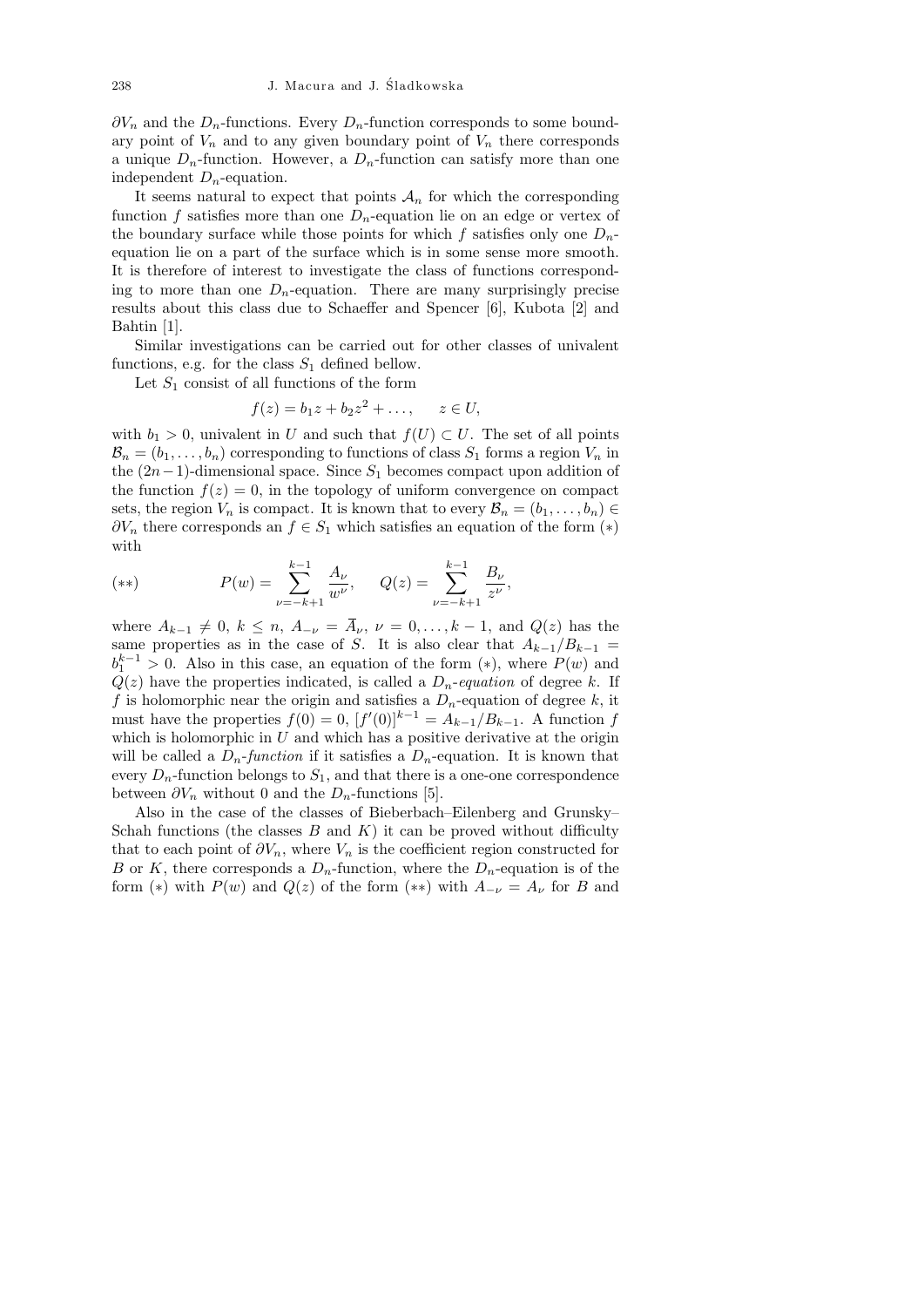$A_{-\nu} = (-1)^{\nu} \overline{A}_{\nu}$  for K, and  $Q(z) \geq 0$  on  $\partial U$ . Just as for S, it is also here of interest to investigate the class of  $D_n$ -functions belonging to more than one  $D_n$ -equation.

The same problems for the classes  $S_1$  and B were investigated by one of the present authors in [7] and [4], by Jakubowski and Majchrzak in [3] and by Starkov in [8]. It turned out that not all the properties of the functions in (∗) were in fact used in the derivation of the majority of the results of [7] and [4]. The aim of this paper is to investigate functions satisfying two independent equations of the form  $(*)$  under weaker assumptions on  $P(w)$ and  $Q(z)$ . These assumptions are always satisfied for equations of the form  $(*)$  constructed for  $S_1$ , B and K, and maybe for other classes of univalent functions.

I. Properties of functions satisfying more than one  $D_n$ -equation. Consider a differential equation of the form

(1) 
$$
\left(\frac{zw'}{w}\right)^2 P(w) = Q(z),
$$

where

$$
P(w) = \sum_{\nu=-k+1}^{k-1} \frac{A_{\nu}}{w^{\nu}}, \quad Q(z) = \sum_{\nu=-k+1}^{k-1} \frac{B_{\nu}}{z^{\nu}},
$$
  

$$
k \ge 2, \ z \in U = \{z : |z| < 1\},
$$

 $|A_{-k+1}| = |A_{k-1}| \neq 0, B_{-\nu} = \overline{B}_{\nu}, \nu = 1, \ldots, k-1, Q(z)$  is real and nonnegative on the circle  $\partial U = \{z : |z| = 1\}$  and  $Q(z) = 0$  somewhere on ∂U.

Let

(2) 
$$
f(z) = b_1 z + b_2 z^2 + \dots, \quad 1 \neq b_1 > 0, \ z \in U,
$$

satisfy  $(1)$  in U. It follows from Theorem 4.1 of  $[9]$  that f is bounded and univalent in U. Furthermore, it has an analytic continuation to  $\partial U$  except for a finite number of points, where this continuation is only continuous. At these points

$$
f(z) = \sum_{k=m}^{\infty} c_k (z - z_0)^{k/n}, \quad n, m \in \mathbb{N}.
$$

The obvious necessary condition for the function (2) to satisfy (1) is that  $A_{k-1} = b_1^{k-1} B_{k-1}$ . The equation (1), by analogy to equations satisfied by extremal functions in various classes of univalent functions, will be called an equation of Schiffer type. In the case when  $A_{-\nu} = \overline{A}_{\nu}$ ,  $A_{-\nu} = A_{\nu}$  or  $A_{-\nu} = (-1)^{\nu} \overline{A}_{\nu}, \nu = 1, \ldots, k-1$ , it can be proved ([5], [9], Th. 4.4) that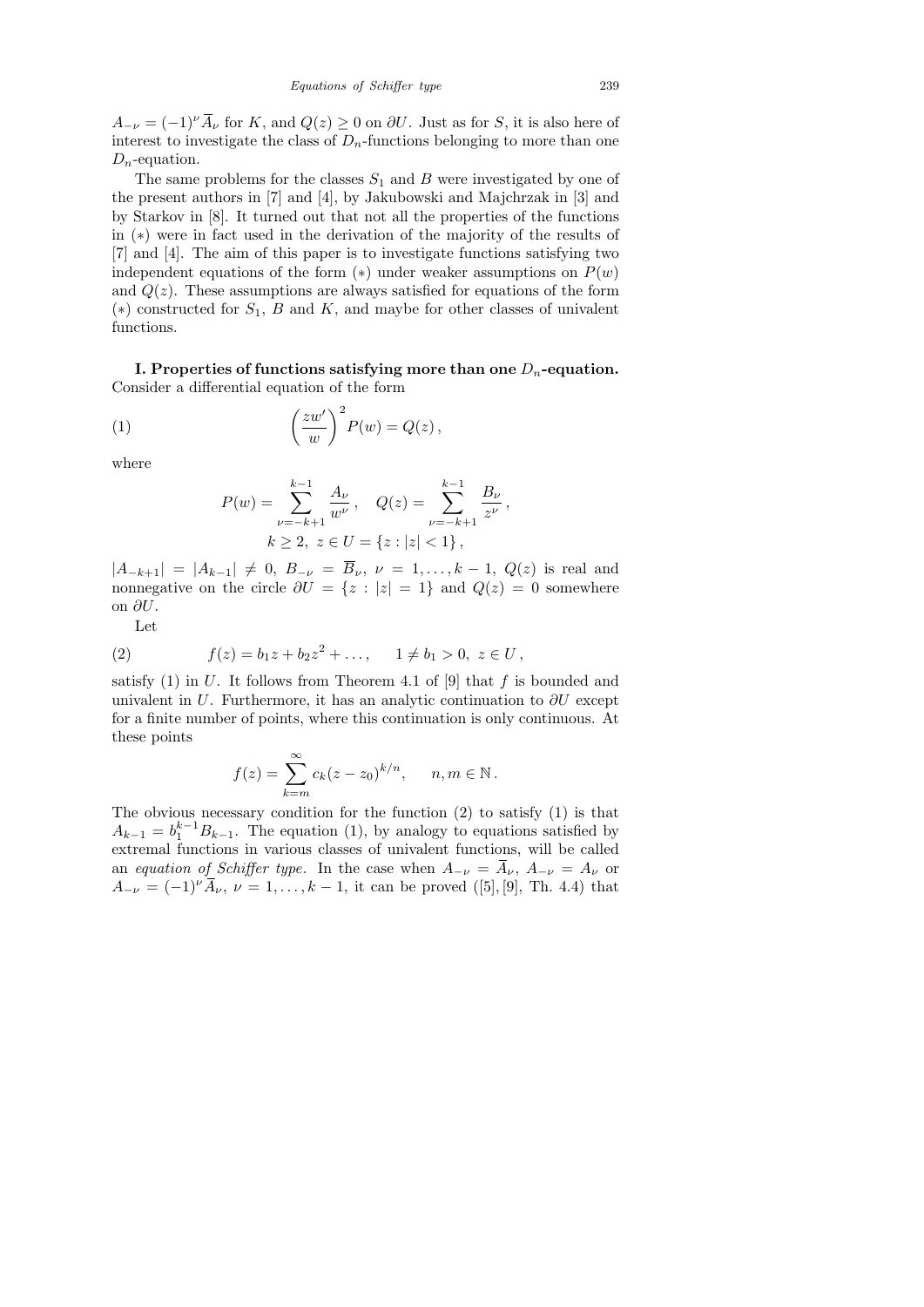f is respectively a bounded function  $(f(U) \subset U)$ , a Bieberbach–Eilenberg function or a Grunsky–Schah function.

Suppose now that  $f$ , apart from  $(1)$ , satisfies another equation of the same type,

(3) 
$$
\left(\frac{zw'}{w}\right)^2 P_1(w) = Q_1(z),
$$

where

$$
P_1(w) = \sum_{\nu=-l+1}^{l-1} \frac{C_{\nu}}{w^{\nu}}, \quad Q_1(z) = \sum_{\nu=-l+1}^{l-1} \frac{D_{\nu}}{z^{\nu}}, \quad l \ge 2,
$$

 $|C_{-l+1}| = |C_{l-1}| \neq 0, D_{-\nu} = \overline{D}_{\nu}, \nu = 1, \ldots, l-1, Q_1(z)$  is real and nonnegative on  $\partial U$ . Suppose that  $l > k$ . The properties of f are then given in Theorems 1–6.

THEOREM 1. The function  $f$  can be continued to the entire plane as an algebraic function.

P r o o f. This follows by division of  $(1)$  by  $(3)$ .

Let  $F$  denote the algebraic function obtained in this way.

THEOREM 2. Both at 0 and at  $\infty$ , all analytic elements of F only assume values 0 and  $\infty$ .

P r o o f. Suppose that an element of F assumes a value  $w_0 \neq 0, \infty$  at 0. Then this element has the form

(4) 
$$
w = w(z) = w_0 + \sum_{j=q}^{\infty} c_j z^{j/m},
$$

where  $c_q \neq 0$ , and  $q \geq 1$ ,  $m \geq 1$  are integers. Putting (4) into (1) or (3) and letting  $z \to 0$ , since  $zw'(z)/w(z) \to 0$ , we obtain  $0 = \infty$  in both cases. In a similar way we obtain a contradiction when the element has centre  $\infty$ .

THEOREM 3. All elements of F with centre 0 and  $\infty$  are smooth and invertible. Furthermore, the number of elements with centre 0 which assume value 0 at 0 and value  $\infty$  at 0, and the number of elements with centre  $\infty$ which are 0 at  $\infty$  and  $\infty$  at  $\infty$  do not exceed

$$
(5) \qquad \qquad \min(k-1,l-k)\,.
$$

P r o o f. Let  $w = w(z)$ ,  $w(0) = 0$ , be an element of F. Then

(6) 
$$
w^{l-k}\frac{A_{k-1}+\ldots+A_{-k+1}w^{2k-2}}{C_{l-1}+\ldots+C_{-l+1}w^{2l-2}}=z^{l-k}\frac{B_{k-1}+\ldots+\overline{B}_{k-1}z^{2k-2}}{D_{l-1}+\ldots+\overline{D}_{l-1}z^{2l-2}},
$$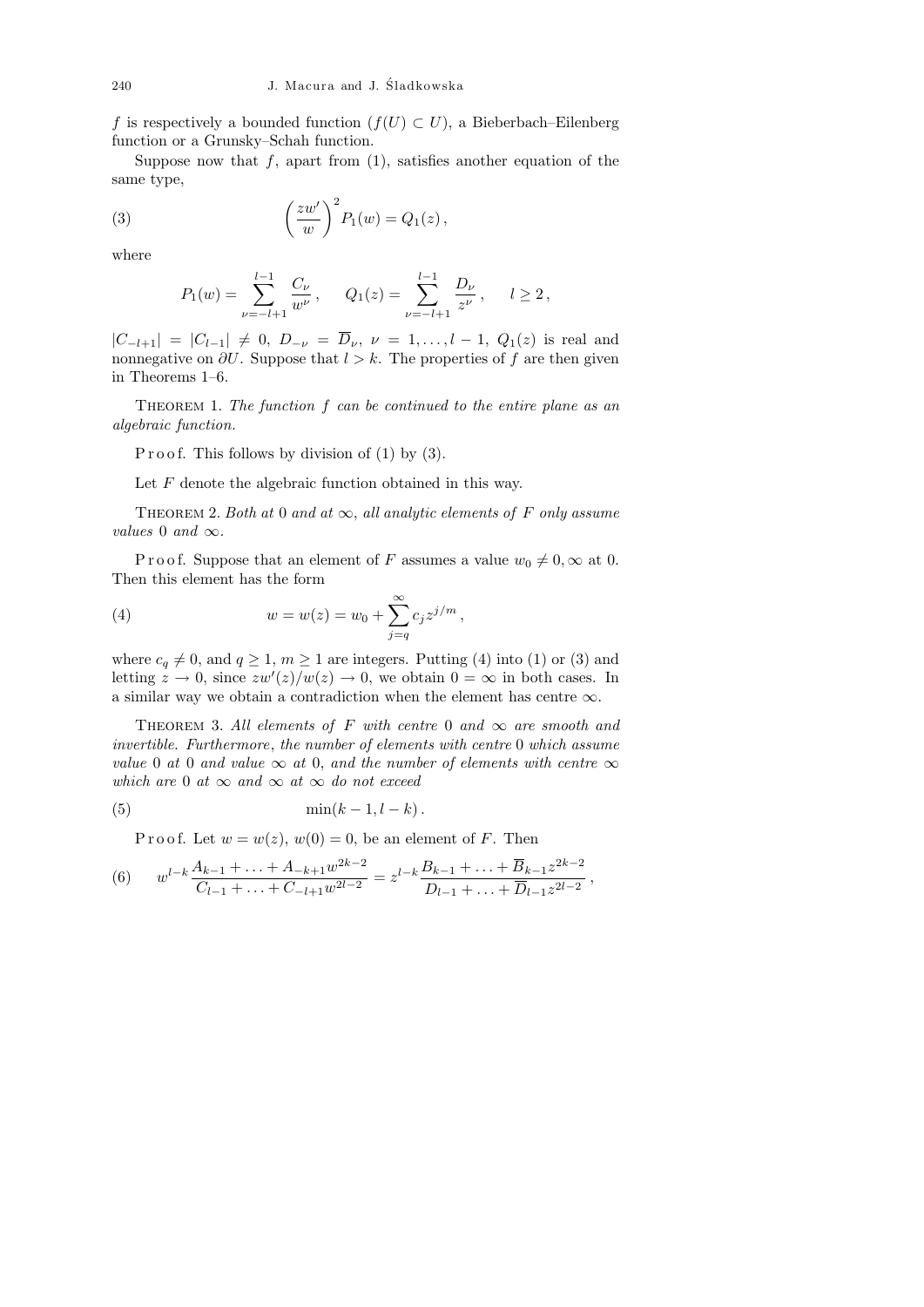where  $A_{k-1} = b_1^{k-1} B_{k-1}$  and  $C_{l-1} = b_1^{l-1} D_{l-1}$ . Taking the  $(l-k)$ th roots we obtain

$$
w(1 + \lambda_1 w + \ldots) = b_1 \varepsilon_j z (1 + \mu_1 z + \ldots),
$$

where  $\varepsilon_j = \exp\{i2\pi j/(l-k)\}, j = 0, \ldots, l-k-1$ . By the implicit function theorem,  $w = w(z)$  is a smooth invertible element of the form

(7) 
$$
w = b_1 \varepsilon_j (z + c_2^{(j)} z^2 + \ldots)
$$

and the number of different elements does not exceed  $l-k$  (each determined by an  $(l - k)$ th root of 1). Likewise, an element with centre 0 such that  $w(0) = \infty$  and

$$
\frac{1}{w^{l-k}} \frac{A_{-k+1} + \ldots + A_{k-1} w^{-2k+2}}{C_{-l+1} + \ldots + C_{l-1} w^{-2l+2}} = z^{l-k} \frac{B_{k-1} + \ldots + \overline{B}_{k-1} z^{2k-2}}{D_{l-1} + \ldots + \overline{D}_{l-1} z^{2l-2}},
$$

where  $|A_{-k+1}| = |A_{k-1}| = b_1^{k-1} |B_{k-1}|$  and  $|C_{-l+1}| = |C_{l-1}| = b_1^{l-1} |D_{l-1}|$ , has the form

(8) 
$$
w = b_1^{-1} \varepsilon_j \eta_1 (z^{-1} + d_0^{(j)} + d_1^{(j)} z + \dots),
$$

where  $\varepsilon_j$  is as above and  $|\eta_1| = 1$ . Considering elements with centre  $\infty$ , we conclude in a similar way that they have either the form

(9) 
$$
w = b_1^{-1} \varepsilon_j \eta_2 (z + e_0^{(j)} + e_1^{(j)} z^{-1} + \ldots), \qquad |\eta_2| = 1,
$$

or

(10) 
$$
w = b_1 \varepsilon_j \eta_3 (z^{-1} + f_2^{(j)} z^{-2} + \ldots), \quad |\eta_3| = 1,
$$

where each of the elements  $(8), (9)$  and  $(10)$  is determined by an  $(l - k)$ th root of 1. So the number of elements of each of these three forms does not exceed  $l - k$ . The same bound has been obtained in the case of elements of the form  $(7)$ . On the other hand, each of the elements  $(7)-(10)$  satisfies both (1) and (3). In particular, it follows that  $\varepsilon_j$  in (7)–(10) must be both a  $(k-1)$ th and an  $(l-1)$ th root of 1. Hence we obtain (5).

COROLLARY 1. The number of elements of  $F$  with centre 0 is equal to the rang of multivalency of this function.

R e m a r k 1. If q denotes the greatest common divisor of  $k-1$  and  $l-1$ , then the number of elements of each of the forms  $(7)-(10)$  does not exceed q.

COROLLARY 2. The algebraic function  $F$  can be at most  $2q$ -valued, where q is the greatest common divisor of  $k-1$  and  $l-1$ .

THEOREM 4. If p denotes the number of elements of  $F$  with centre 0 then F satisfies an algebraic equation of the form

(11) 
$$
P(z, w) = b_p(z)w^p + b_{p-1}(z)w^{p-1} + \ldots + b_0(z) = 0,
$$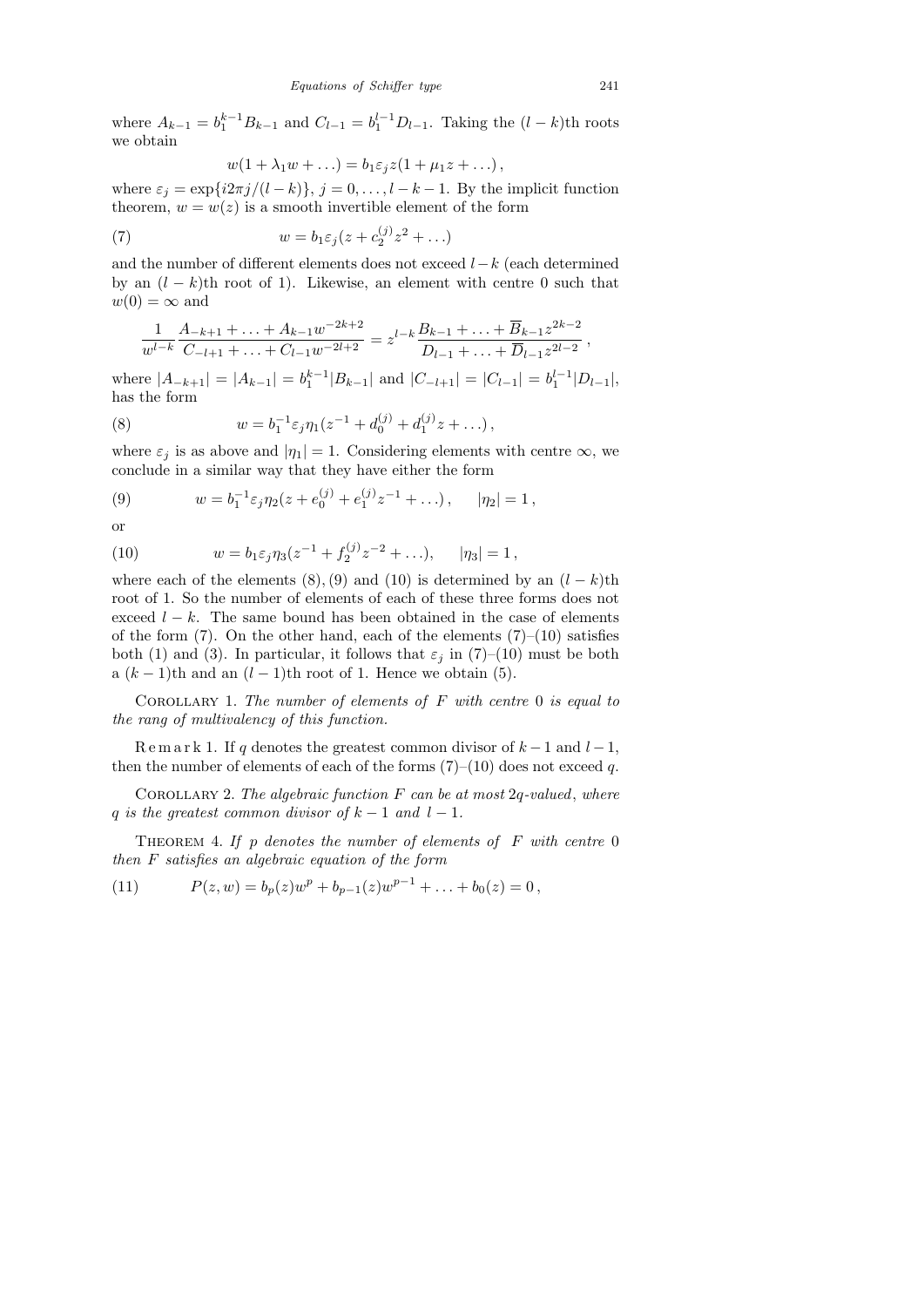$b_p(z) \neq 0$ , where  $b_p(z), \ldots, b_0(z)$  are polynomials in z of degree at most p, at least one of them having degree p. These polynomials have no common factor of positive degree and  $P(z, w)$  is irreducible as a polynomial in w, i.e. it cannot be represented as a product of two polynomials in w of positive degrees whose coefficients are polynomials in z.

P r o o f.  $F$  is an algebraic p-valued function, because all its elements with centre 0 are smooth, and hence it satisfies an equation of the form (11), where  $P(z, w)$  is irreducible as a polynomial in w and  $b_j(z)$  have no common factor of positive degree. It remains to prove that the  $b_j(z)$  are polynomials of degree at most  $p$  and at least one of them has degree  $p$ . Let  $F^{-1}$  denote the inverse function to F. All elements with centre 0 and  $\infty$  are smooth and invertible, so their inverses are smooth elements of  $F^{-1}$  with centres 0 and  $\infty$ . We shall prove that these are the only elements of  $F^{-1}$ with centres 0 and  $\infty$ . Indeed,  $F^{-1}$  is also an algebraic function and the element  $z = f^{-1}(w)$  satisfying two equations of the form

and

$$
\left(\frac{wz'}{z}\right)^2 \sum_{j=-k+1}^{k-1} \frac{B_j}{z^j} = \sum_{j=-k+1}^{k-1} \frac{A_j}{w^j}
$$

$$
\left(\frac{wz'}{z}\right)^2 \sum_{j=-k+1}^{l-1} \frac{D_j}{z^j} = \sum_{j=-k+1}^{l-1} \frac{C_j}{w^j}
$$

 $j=-l+1$ 

 $w^j$ 

 $j=-l+1$ 

z

belongs to this function. As in the case of  $F$ , it can be proved that elements with centre 0 can only assume values 0 and  $\infty$  at 0 and, analogously, elements with centre  $\infty$  can only assume values 0 and  $\infty$  at  $\infty$ , and apart from this, they are invertible, so their inverses are elements with centres 0 and  $\infty$ of the function  $F$  (and these are all such elements). The number of the latter elements is 2p, so the number of elements with centres 0 and  $\infty$ of  $F^{-1}$  is 2p. Hence we conclude that there are p elements with centre 0 and p elements with centre  $\infty$ . Thus  $F^{-1}$  is a p-valued function. Therefore  $P(z, w)$  must be a polynomial of degree p with respect to z, and this gives the assertion.

COROLLARY 3. The number of elements of  $F$  with centre 0 assuming value 0 at 0 is equal to the number of elements with centre  $\infty$  assuming value  $\infty$  at  $\infty$ . Hence the number of elements with centre 0 assuming value  $\infty$  at 0 equals the number of elements with centre  $\infty$  assuming value 0 at  $\infty$ .

P r o o f. Let  $(a \rightarrow b)$  denote an element with centre a assuming value b at a. Let  $\mu$  be the number of elements  $(0 \rightarrow 0)$  and  $\mu'$  the number of elements ( $\infty \to \infty$ ), and suppose  $\mu' > \mu$ . The number of elements ( $0 \to \infty$ ) is  $p - \mu$ , the number of elements ( $\infty \to 0$ ) is  $p - \mu'$ . Therefore the number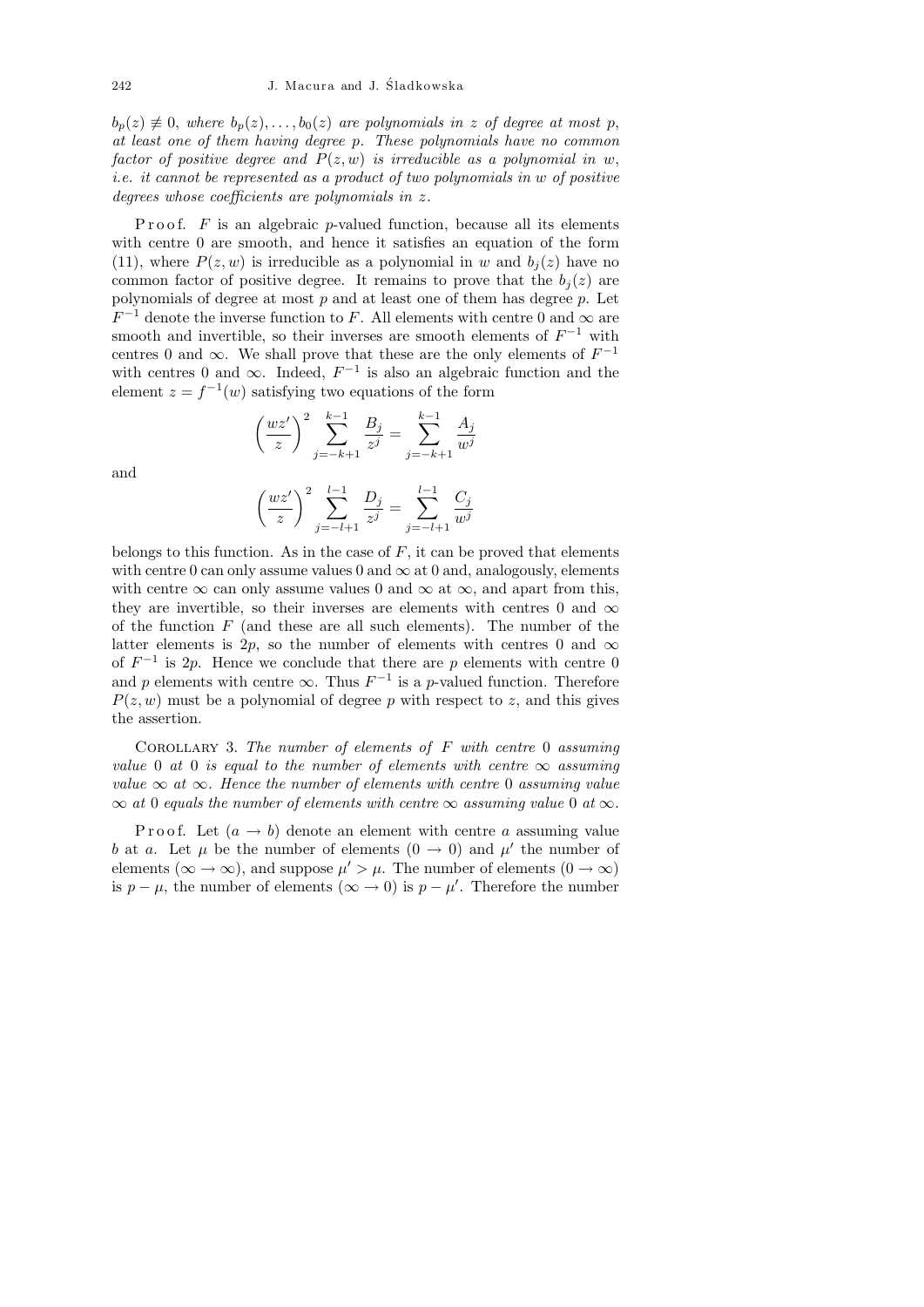of elements of  $F^{-1}$  with centre 0 is  $\mu + p - \mu' < \mu + p - \mu = p$ , which is not the case. The proof in the case  $\mu' < \mu$  is analogous.

THEOREM 5. The function  $F$  is not odd-valued unless it is single-valued.

P r o o f. It is sufficient to prove that the number of elements with centre 0 is even. So it is sufficient to prove that the number of elements assuming value 0 at 0 is the same as the number of elements assuming value  $\infty$  at 0. Let the two numbers be  $\mu$  and  $\nu$  respectively. Suppose first that  $\nu > 0$  (we always have  $\mu \geq 1$ ). The elements of the first group have the form

$$
( \alpha ) \qquad \qquad w = b_1 \varepsilon z + O(z^2) \,,
$$

and those of the second are

$$
( \beta ) \qquad \qquad w = b_1^{-1} \varepsilon z^{-1} + O(1) \,,
$$

where  $|\varepsilon| = 1$ . Each of them satisfies an equation of the form

$$
P(z, w) = b_p(z)w^p + \ldots + b_0(z) = 0, \quad \mu + \nu = p,
$$

where  $b_j(z) = a_0^{(j)} + \ldots + a_p^{(j)} z^p$ . From the Viète formulas we see that

$$
\frac{b_{\nu}(z)}{b_{p}(z)} = b_{1}^{-\nu} \eta z^{-\nu} + O(z^{-\nu+1}), \qquad |\eta| = 1,
$$

in the neighbourhood of 0, that is,

$$
a_0^{(\nu)}z^{\nu} + \ldots + a_p^{(\nu)}z^{p+\nu} = (b_1^{-\nu}\eta + O(z))(a_0^{(p)} + \ldots + a_p^{(p)}z^p).
$$

Hence

(12) 
$$
a_0^{(p)} = \ldots = a_{\nu-1}^{(p)} = 0.
$$

Consider now the elements with centre  $\infty$ . The number of elements with value  $\infty$  at  $\infty$  must be  $\mu$ , and the number of those with value 0 at  $\infty$  must be  $\nu$ . These elements have the form

$$
w = b_1^{-1} \varepsilon z + O(1), \qquad |\varepsilon| = 1,
$$

and

$$
( \delta ) \qquad \qquad w = b_1 \varepsilon z^{-1} + O(z^{-2}) \,, \quad | \varepsilon | = 1 \,.
$$

Using again the Viète formulas we obtain

$$
\frac{b_{\mu}(z)}{b_{p}(z)} = b_{1}^{-\mu} \eta z^{\mu} + O(z^{\mu-1}), \quad |\eta| = 1,
$$

in the neighbourhood of  $\infty$ , that is,

$$
a_0^{(\mu)}z^{-\mu} + \ldots + a_p^{(\mu)}z^{p-\mu} = (a_{\nu}^{(p)}z^{\nu} + \ldots + a_p^{(p)}z^p)(b_1^{-\nu}\eta + O(z^{-1})).
$$

Hence

(13) 
$$
a_p^{(p)} = a_{p-1}^{(p)} = \ldots = a_{\nu+1}^{(p)} = 0.
$$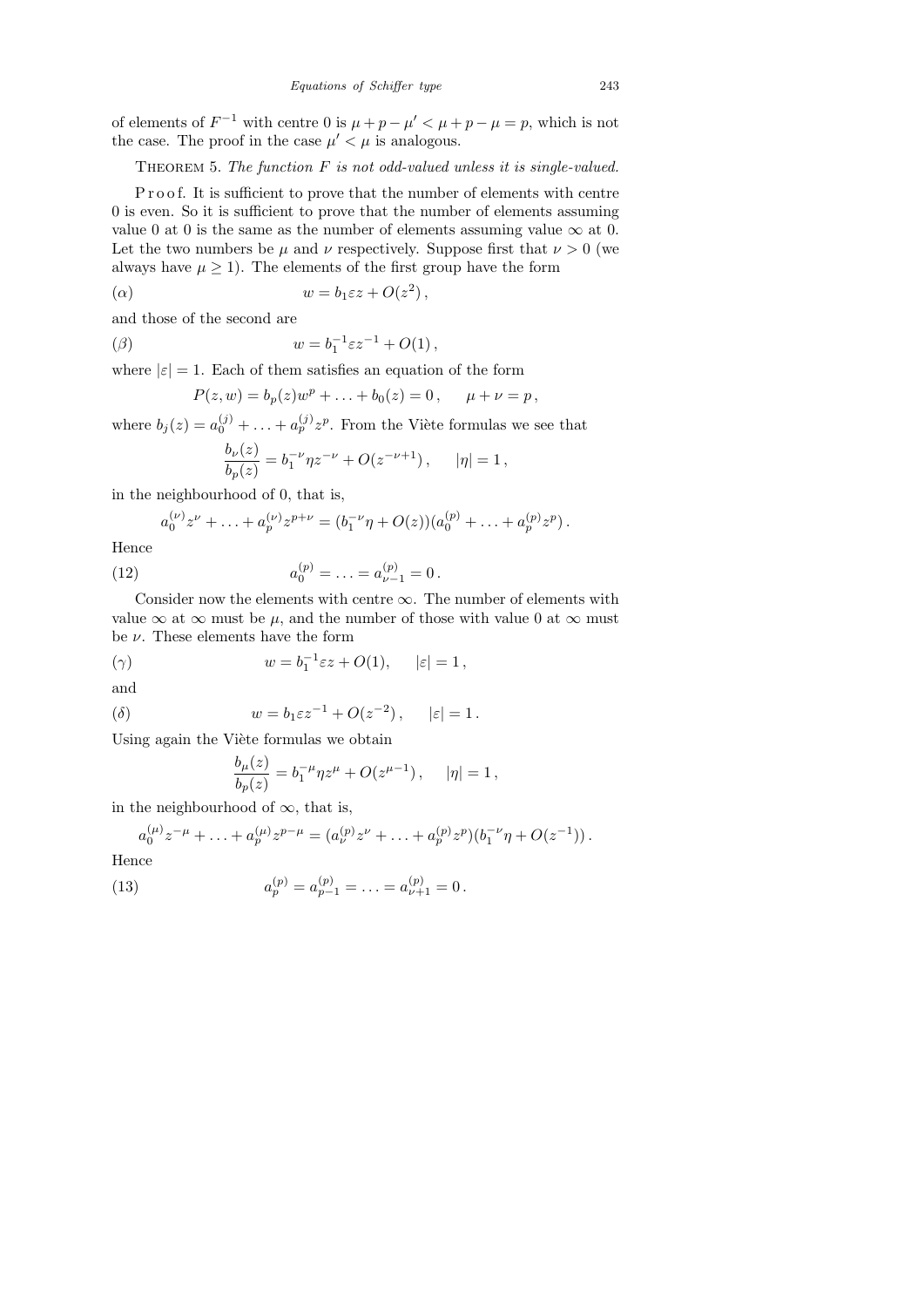.

From (12) and (13) we conclude that

$$
(14) \t\t b_p(z) = a_\nu^{(p)} z^\nu
$$

Using once more the Viète formulas we have

(15) 
$$
\frac{b_0(z)}{b_p(z)} = b_1^{\mu-\nu} \varepsilon z^{\mu-\nu} + O(z^{\mu-\nu+1}), \quad |\varepsilon| = 1,
$$

in the neighbourhood of 0, that is,

(16) 
$$
a_0^{(0)} + \ldots + a_p^{(0)} z^p = a_{\nu}^{(p)} b_1^{\mu - \nu} \varepsilon z^{\mu} + O(z^{\mu + 1}).
$$
Similarly

Similarly,

(17) 
$$
\frac{b_0(z)}{b_p(z)} = b_1^{\nu-\mu} \eta z^{\mu-\nu} + O(z^{\mu-\nu-1})
$$

in the neighbourhood of  $\infty$ , giving

(18) 
$$
a_0^{(0)} + \ldots + a_p^{(0)} z^p = a_{\nu}^{(p)} b_1^{\nu - \mu} \eta z^{\mu} + O(z^{\mu - 1}).
$$

From (16) and (18) it follows that  $a_0^{(0)} = \ldots = a_{\mu-1}^{(0)} = 0$  and  $a_p^{(0)} = \ldots =$  $a_{\mu+1}^{(0)} = 0$ , and hence

(19) 
$$
b_0(z) = a_{\mu}^{(0)} z^{\mu}.
$$

By (14), (19), (15) and (17),

$$
\frac{a_{\mu}^{(0)}}{a_{\nu}^{(p)}} = b_1^{\mu-\nu} \varepsilon = b_1^{\nu-\mu} \eta \, .
$$

Since  $b_1 \neq 1$ , it follows that  $\mu = \nu$ .

Suppose now that  $\nu = 0$ , i.e. the only elements with centre 0 are of the type  $(0 \rightarrow 0)$ , so they have the form  $(\alpha)$ . In this case  $\mu = p \ge 1$ . It follows from Corollary 3 that the only elements with centre  $\infty$  are of the type  $(\infty \to \infty)$ , i.e. have the form  $(\gamma)$ . The number of these is, of course, also  $p$ . It follows from the Viète formulas that

$$
\frac{b_0(z)}{b_p(z)} = b_1^p \eta z^p + O(z^{p+1}), \qquad |\eta| = 1,
$$

in the neighbourhood of 0, that is,

$$
a_0^{(0)} + \ldots + a_p^{(0)} z^p = z^p (b_1^p \eta + O(z)) (a_0^{(p)} + \ldots + a_p^{(p)} z^p).
$$

Hence

$$
a_0^{(0)} = \dots = a_{p-1}^{(0)} = 0
$$
 or  $b_0(z) = a_p^{(0)} z^p$ ,  $a_p^{(0)} \neq 0$ .

Using once more the Viète formulas, we have in the neighbourhood of  $\infty$ ,

$$
\frac{b_0(z)}{b_p(z)} = b_1^{-p} \eta z^p + O(z^{p-1}), \qquad |\eta| = 1,
$$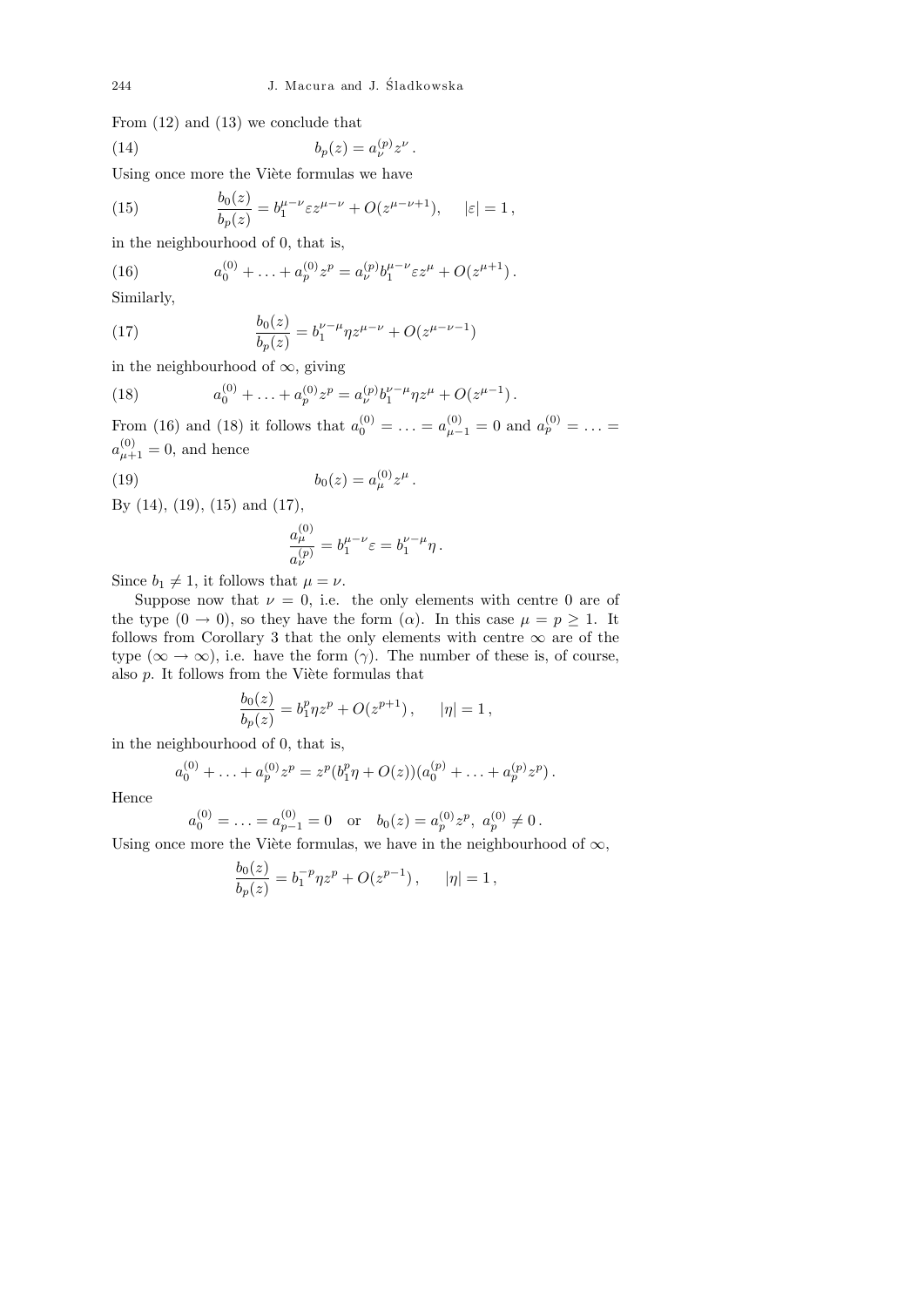that is,

$$
a_0^{(p)} z^p = z^p (b_1^{-p} \eta + O(z^{-1})) (a_0^{(p)} + \ldots + a_p^{(p)} z^p).
$$

Hence

$$
a_1^{(p)} = \ldots = a_p^{(p)} = 0
$$
 or  $b_p(z) = a_0^{(p)} \neq 0$ .

Let now  $0 < l \leq p$ . Using again the Viète formulas, we have in the neighbourhood of 0,

$$
\frac{b_{p-l}(z)}{a_0^{(p)}(z)} = cz^l + O(z^{l+1}),
$$

and hence  $a_0^{(p-l)} = \ldots = a_{l-1}^{(p-l)} = 0$ , and in the neighbourhood of  $\infty$ ,

$$
\frac{b_{p-l}(z)}{a_0^{(p)}(z)} = dz^l + O(z^{l-1}),
$$

and hence  $a_{l+1}^{(p-l)} = \ldots = a_p^{(p-l)} = 0$ . We have thus proved that

$$
b_{p-l}(z) = a_l^{(p-l)} z^l
$$
 for  $l = 0, 1, ..., p$ ,

and the polynomial  $P(z, w)$  has the form

$$
P(z, w) = a_0^{(p)} w^p + a_1^{(p-1)} z w^{p-1} + \ldots + a_l^{(p-l)} z^l w^{p-l} + \ldots + a_p^{(0)} z^p,
$$

and, in the case  $p > 1$ , it is reducible, which is a contradiction. If  $p = 1$  then  $f$  can be continued as a single-valued function. So the theorem has been proved.

COROLLARY 4. If  $F$  is a single-valued function it has the form

$$
F(z)=b_1z.
$$

P r o o f. In this case the equation  $(11)$  takes the form

$$
b_1(z)w + b_0(z) = 0\,,
$$

where  $b_1(z) = a_0^{(1)}$  $b_0^{(1)}$ ,  $b_0(z) = a_1^{(0)}$  $1^{(0)}z$ . From the fact that  $w = f(z)$  satisfies this equation, we have  $-a_1^{(0)}$  $\binom{0}{1}$  / $a_0^{(1)} = b_1$  and  $w = F(z) = b_1 z$ .

,

R e m a r k 2. It has been proved by the way that

(20) 
$$
b_p(z) = a_{\mu}^{(p)} z^{\mu} \text{ and } b_0(z) = a_{\mu}^{(0)} z^{\mu}
$$

where  $\mu = p/2$ , p is even, and furthermore,  $|a_{\mu}^{(p)}| = |a_{\mu}^{(0)}|$ .

THEOREM 6. If F is double-valued then each of its elements  $w = w(z)$ satisfies the equation

(21) 
$$
e^{i\alpha}w + e^{-i\alpha}w^{-1} = b_1^{-1}\left(e^{i\varphi}z - \frac{b_2}{b_1}e^{-i\alpha} + e^{-i\alpha}z^{-1}\right).
$$

P r o o f. This follows from Remark 2 and from the fact that  $w = f(z)$  is an element of F.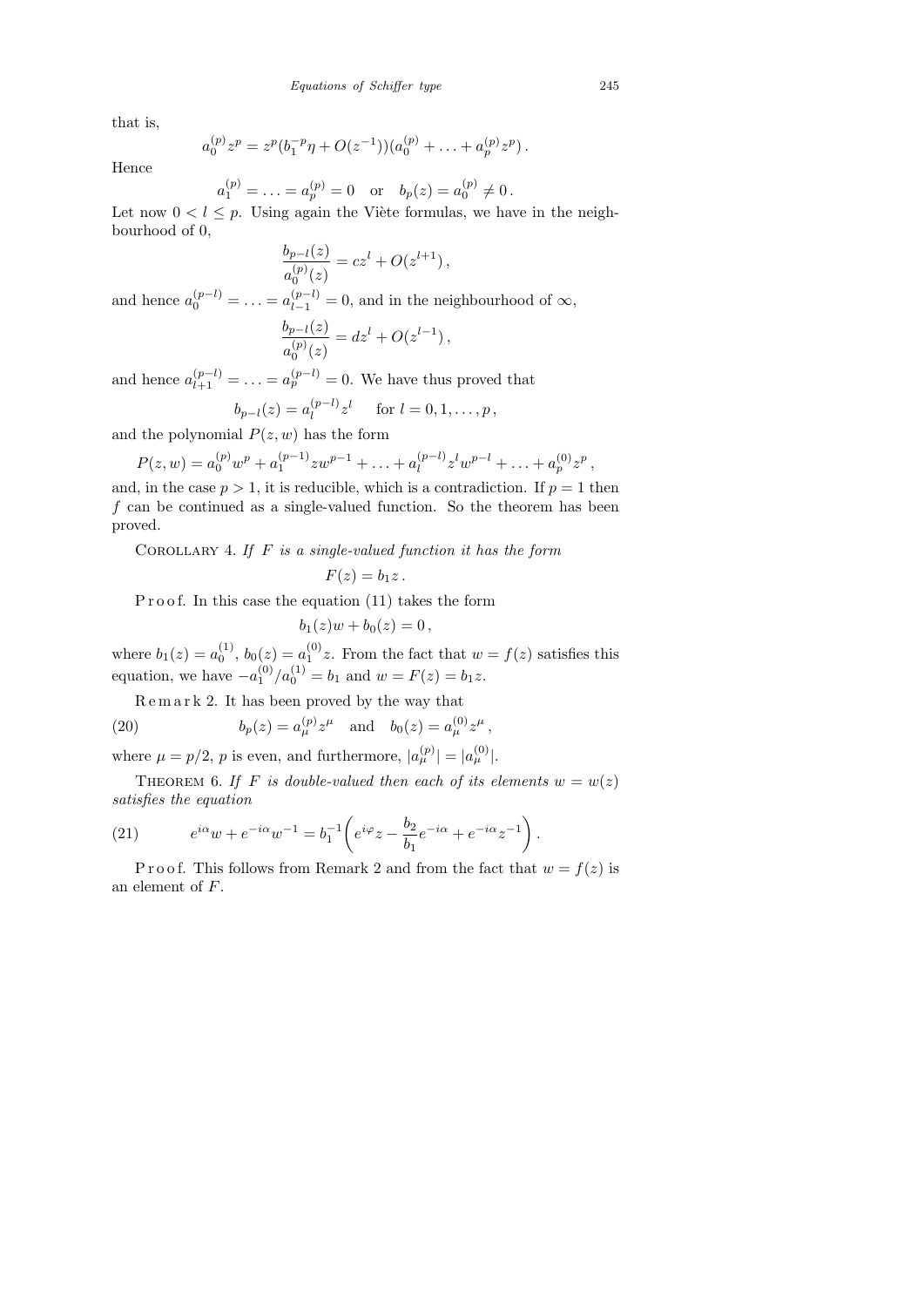Remark 3. The conditions  $Q(z) \geq 0$ ,  $Q_1(z) \geq 0$  on  $\partial U$  were not used in the proofs of Theorems 1–6.

II. The case when one of the equations is of degree 3. We are now concerned with the case when the equation (1) is of degree 3. So it has the form

(22) 
$$
\left(\frac{zw'}{w}\right)^2 \left(\frac{A_2}{w^2} + \frac{A_1}{w} + A_0 + A_{-1}w + A_{-2}w^2\right) = \frac{B_2}{z^2} + \frac{B_1}{z} + B_0 + \overline{B}_1z + \overline{B}_2z^2,
$$

where the right-hand side is nonnegative on  $\partial U$ .

We assume additionally that the right-hand side of (22) has at least one zero on  $\partial U$ .

The number  $l$  in  $(3)$  must of course be greater than 3.

THEOREM 7. If a function f of the form  $(2)$  satisfies  $(22)$  and  $(3)$  then it can be continued as an algebraic single-valued or double-valued function F.

Proof. It follows from Corollary 1 and Theorem 5 that  $F$  can only be single-valued, double-valued or four-valued. We now exclude this last possibility.

Suppose that  $F$  is four-valued. Then, by Theorem 4 and Remark 2, each element  $w = w(z)$  of F satisfies an equation of the form

(23) 
$$
b_4(z)w^4 + \ldots + b_0(z) = 0,
$$

where

$$
b_{\nu}(z) = a_4^{(\nu)} z^4 + \dots + a_0^{(\nu)}, \quad \nu = 0, \dots, 4,
$$
  
\n
$$
b_4(z) = a_2^{(4)} z^2, \quad b_0(z) = a_2^{(0)} z^2,
$$
  
\n
$$
a_2^{(4)} \neq 0, \quad a_2^{(0)} \neq 0, \quad |a_2^{(4)}| = |a_2^{(0)}|,
$$

and  $b_1(z)$ ,  $b_2(z)$ ,  $b_3(z)$  are polynomials of degree at most 4, at least one of them having degree 4. By (7)–(10) and since  $\varepsilon_0 = 1$  and  $\varepsilon_1 = -1$ , elements of  $F$  with centre 0 have the form

$$
w = \pm b_1(z + O(z^2)),
$$

and

$$
w = \pm b_1^{-1} \eta_1 (z^{-1} + O(1)), \quad |\eta_1| = 1,
$$

and elements with centre  $\infty$  have the form

 $\overline{u}$ 

$$
y = \pm b_1^{-1} \eta_2(z + O(1)), \quad |\eta_2| = 1,
$$

and

$$
w = \pm b_1 \eta_3 (z^{-1} + O(z^{-2})), \quad |\eta_3| = 1.
$$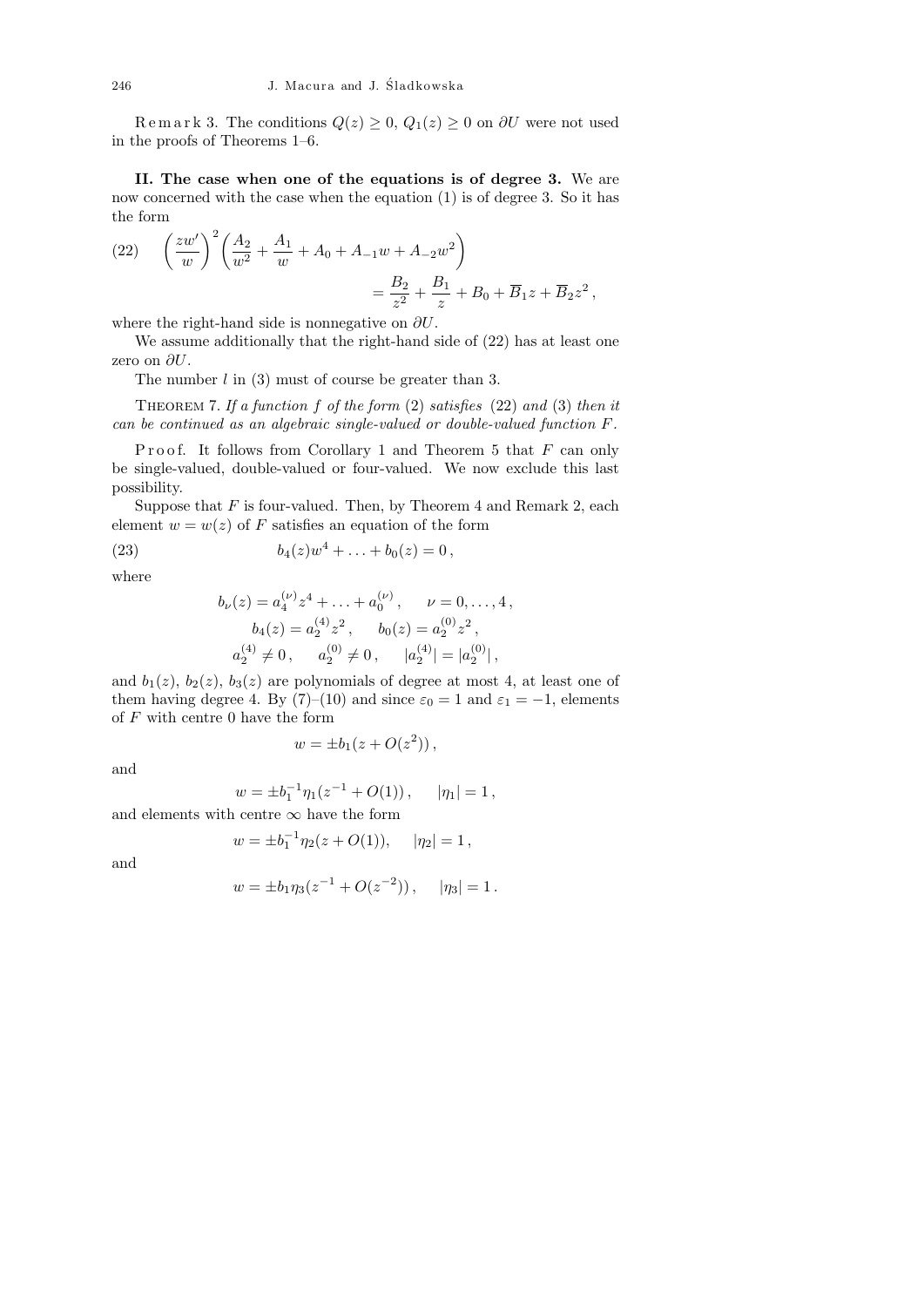From the Viète formulas we now obtain  $b_3(z) = a_2^{(3)}$  $a_2^{(3)}z^2$  and  $b_1(z) = a_2^{(1)}$  $2^{(1)}z^2,$ and so (23) takes the form

(24) 
$$
Aw^{2} + Bw + Cw^{-1} + Dw^{-2} = Pz^{2} + Qz + R + Sz^{-1} + Tz^{-2},
$$

where  $A \neq 0$ ,  $D \neq 0$ ,  $P \neq 0$ ,  $T \neq 0$ ,  $|A| = |D|$ . This equation is satisfied by each element of F. Denoting the left-hand side of  $(24)$  by  $M(w)$  and the right-hand side by  $N(z)$  we obtain

$$
(25) \t\t\t M(w) = N(z).
$$

If  $w = w(z)$  is an arbitrary element of F then

$$
(26) \t\t\t M(w(z)) = N(z)
$$

in the circle of this element. Differentiating  $(26)$  with respect to z we have

(27) 
$$
M'(w(z))w'(z) = N'(z).
$$

Relations (22) and (26) give

(28) 
$$
\left(\frac{zN'(z)}{wM'(w)}\right)^2 \left(\frac{A_2}{w^2} + \ldots + A_{-2}w^2\right) = \frac{B_2}{z^2} + \ldots + \overline{B}_2 z^2.
$$

Furthermore,

$$
wM'(w) = 2Aw^2 + Bw - Cw^{-1} - 2Dw^{-2},
$$

and by  $(25)$ ,

(29) 
$$
(wM'(w))^2 = \left(4N^2(z) + \frac{B^2}{A}N(z) - 2BC - 16AD\right) - \left(4BN(z) + \frac{B^3}{A} + 8AC\right)w - \left(4CN(z) + 8BD + \frac{B^2C}{A}\right)\frac{1}{w} + \left(C^2 - \frac{B^2D}{A}\right)\frac{1}{w^2}.
$$

Analogously, from (25) we have

(30) 
$$
A_{-2}w^2 = \frac{A_{-2}}{A} \left( N(z) - Bw - C\frac{1}{w} - D\frac{1}{w^2} \right).
$$

Putting  $(29)$  and  $(30)$  into  $(28)$  we conclude that each element of F satisfies

$$
(zN'(z))^2 \left[ \left( A_2 - \frac{A_{-2}D}{A} \right) + \left( A_1 - \frac{A_{-2}C}{A} \right) w + \left( A_0 + \frac{A_{-2}D}{A} N(z) \right) w^2 + \left( A_{-1} - \frac{A_{-2}B}{A} \right) w^3 \right]
$$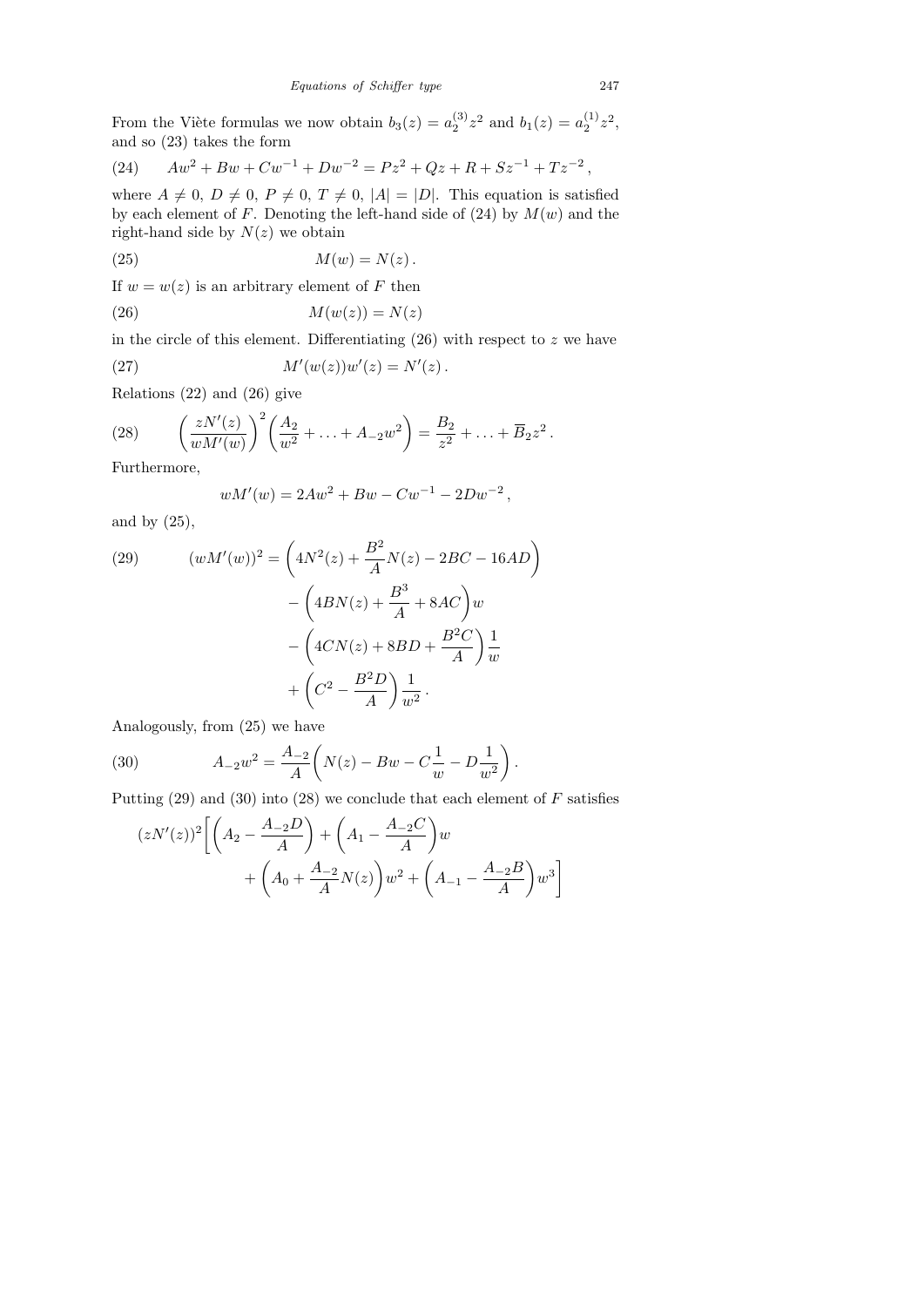248 J. Macura and J. Sladkowska ´

$$
= \frac{S(z)}{z^2} \left[ \left( C^2 - \frac{B^2 D}{A} \right) - \left( 4CN(z) + 8BD + \frac{B^2 C}{A} \right) w + \left( 4N^2(z) + \frac{B^2}{A} N(z) - 2BC - 16AD \right) w^2 - \left( 4BN(z) + \frac{B^3}{A} + 8AC \right) w^3 \right],
$$

with  $S(z) = B_2 + B_1 z + B_0 z^2 + \overline{B}_1 z^3 + \overline{B}_2 z^4$ , which is an equation of degree at most 3 with respect to w. In order that it could be an equation of the four-valued function  $F$ , the coefficients of all powers must vanish identically. This leads to the identities

(a) 
$$
(zN'(z))^2 \left(A_2 - \frac{A_{-2}D}{A}\right) = \frac{S(z)}{z^2} \left(C^2 - \frac{B^2D}{A}\right),
$$

(b) 
$$
(zN'(z))^2 \left(A_1 - \frac{A_{-2}C}{A}\right) = -\frac{S(z)}{z^2} \left(4CN(z) + 8BD + \frac{B^2C}{A}\right),
$$

(c) 
$$
(zN'(z))^2 \left(A_0 + \frac{A_{-2}}{A}N(z)\right)
$$
  
\n
$$
= \frac{S(z)}{z^2} \left(4N^2(z) + \frac{B^2}{A}N(z) - 2BC - 16AD\right),
$$
\n(d)  $(zN'(z))^2 \left(A_{-1} - \frac{A_{-2}B}{A}\right) = -\frac{S(z)}{z^2} \left(4BN(z) + \frac{B^3}{A} + 8AC\right).$ 

Dividing now (b) and (d) by (c) we obtain

$$
\frac{A_1 - A_{-2}CA^{-1}}{A_0 + A_{-2}A^{-1}N(z)} = -\frac{4CN(z) + 8BD + B^2CA^{-1}}{4N^2(z) + B^2A^{-1}N(z) - 2BC - 16AD}
$$

and

$$
\frac{A_{-1}-A_{-2}BA^{-1}}{A_0+A_{-2}A^{-1}N(z)}=-\frac{4BN(z)+8AC+B^3A^{-1}}{4N^2(z)+B^2A^{-1}N(z)-2BC-16AD}\,,
$$

and hence  $A_1 = A_{-1} = 0$  and

(31) 
$$
CA_0 + 2A_{-2}BDA^{-1} = 0, \qquad BA_0 + 2A_{-2}C = 0.
$$

Then we have

$$
(32) \t\t B2D = AC2.
$$

Suppose first that  $B \neq 0$ . From (32) and (31) we obtain  $C \neq 0$  and  $A_0 = -2A_{-2}CB^{-1}$ , and from (32) and (a),

$$
A_2 = A_{-2}DA^{-1} = A_{-2}C^2B^{-2},
$$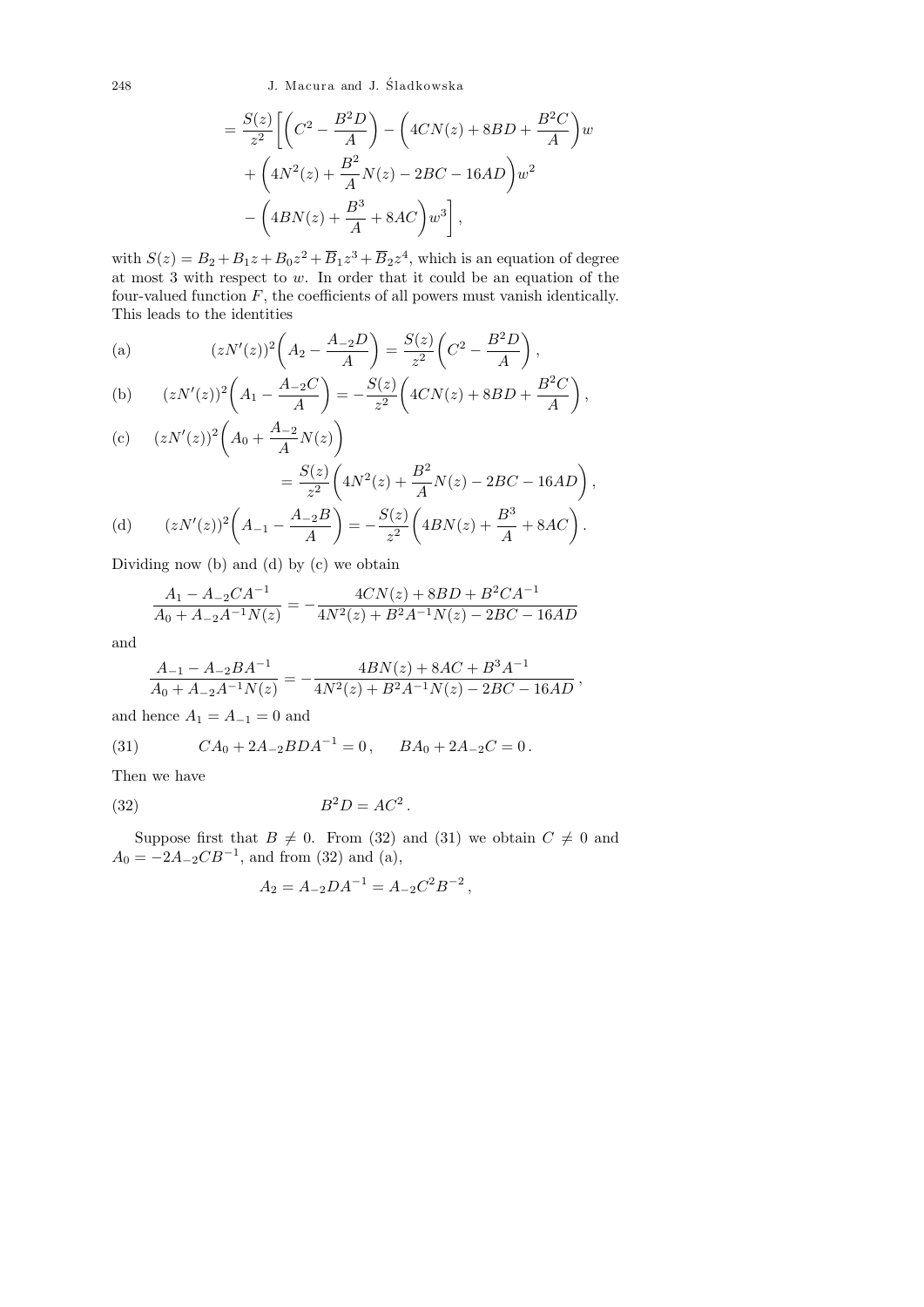where  $|C| = |B|$ . In this case (22) takes the form

(33) 
$$
A_{-2}\left(w-\frac{e^{i\varphi}}{w}\right)^2\left(\frac{zw'}{w}\right)^2=\frac{S(z)}{z^2},
$$

where the right-hand side is nonnegative on  $\partial U$ .

Let now  $B = 0$ . It follows from (32) that also  $C = 0$ , and

$$
M(w) = Aw^2 + \frac{D}{w^2}.
$$

Putting  $A/D = e^{-2i\varphi}$  and  $L(z) = A^{-1}N(z)$  in (c) we obtain

$$
A^{2}(zL'(z))^{2}(A_{0}+A_{-2}L(z))=\frac{S(z)}{z^{2}}(4A^{2}L^{2}(z)-16A^{2}e^{2i\varphi}),
$$

,

or

(34) 
$$
\frac{(zL'(z))^2(A_0+A_{-2}L(z))}{4(L(z)-2e^{i\varphi})(L(z)+2e^{i\varphi})}=\frac{S(z)}{z^2}
$$

where the only poles of the right-hand side are 0 and  $\infty$ .

Let  $L(z_j) = 2e^{i\varphi}, j = 1, 2, 3, 4, \text{ and } L(\zeta_j) = -2e^{i\varphi}, j = 1, 2, 3, 4,$  $z_j, \zeta_j \neq 0$ . At these points either

$$
A_0 + A_{-2}L(z) = 0
$$
 or  $L'(z) = 0$ .

If  $A_0 + A_{-2}L(z) = 0$  for at least one of these points then  $A_0 = \pm 2A_{-2}e^{i\varphi}$ and by (a),  $A_2 = A_{-2}DA^{-1} = A_{-2}e^{2i\varphi}$ , so also in this case (22) takes the form (33):

$$
A_{-2}\left(w \pm \frac{e^{i\varphi}}{w}\right)^2 \left(\frac{zw'}{w}\right)^2 = \frac{S(z)}{z^2}.
$$

In the opposite case each of these points satisfies  $L'(z) = 0$ , so all roots of  $L(z) - 2e^{i\varphi}$  and of  $L(z) + 2e^{i\varphi}$  are at least double (because the first derivative at these roots is 0):

(35) 
$$
L(z) - 2e^{i\varphi} = \frac{\lambda(z - z_1)^2(z - z_2)^2}{z^2},
$$

$$
L(z) + 2e^{i\varphi} = \frac{\mu(z - \zeta_1)^2(z - \zeta_2)^2}{z^2}.
$$

Differentiating (35) we obtain

(36) 
$$
zL'(z) = \frac{2\lambda}{z^2}(z - z_1)(z - z_2)(z^2 - z_1z_2)
$$

$$
= \frac{2\mu}{z^2}(z - \zeta_1)(z - \zeta_2)(z^2 - \zeta_1\zeta_2).
$$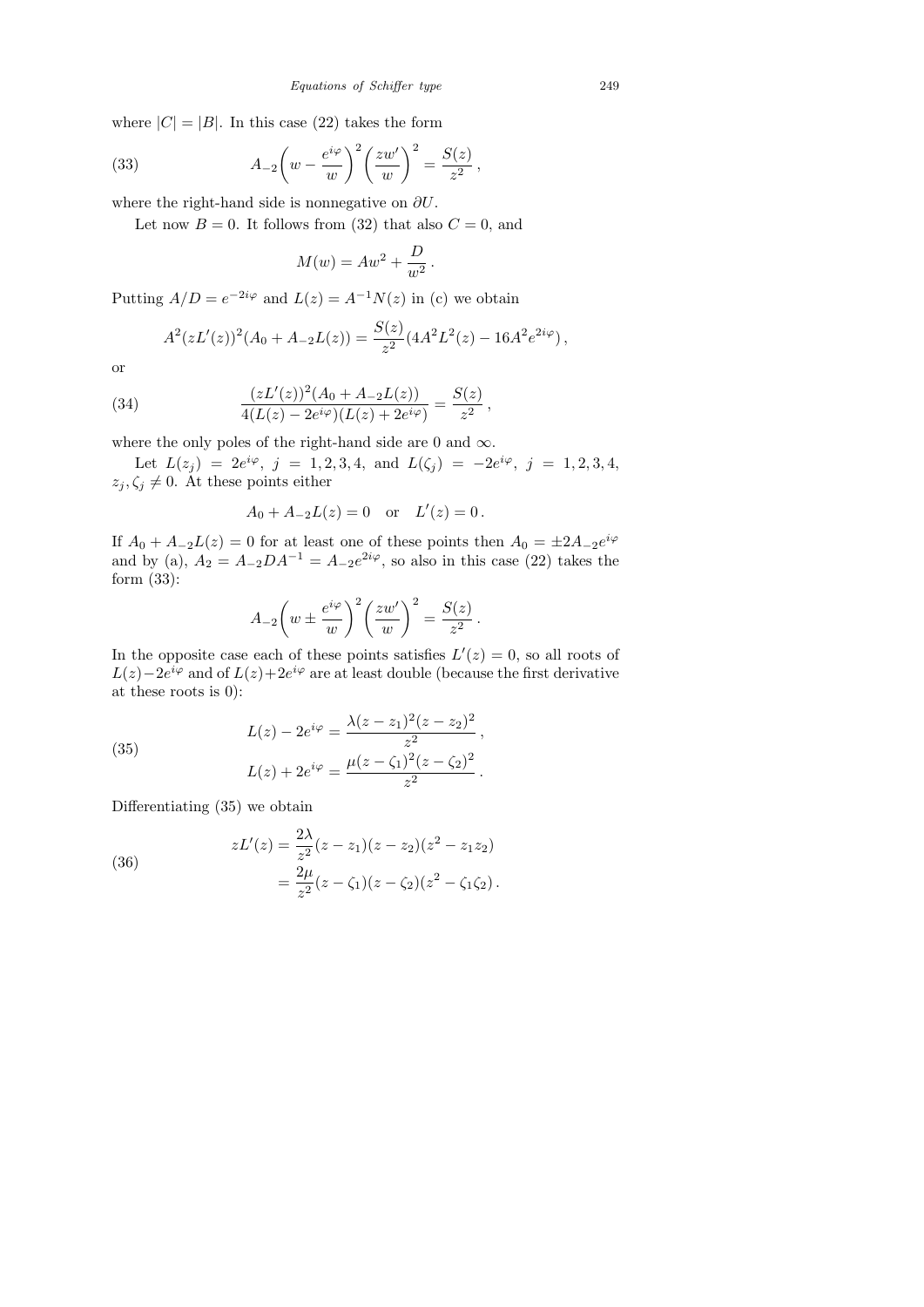.

From (35) and (36) we obtain

$$
zL'(z) = \frac{2\lambda}{z^2}(z^4 - z_1^4),
$$
  

$$
L(z) \pm 2e^{i\varphi} = \frac{\lambda}{z^2}(z^2 \pm z_1^2)^2
$$

After substituting (37) into (34) we have

(38) 
$$
A_0 + A_{-2}L(z) = \frac{S(z)}{z^2}.
$$

But, by the assumption,  $S(z)$  has at least one root on the circle  $\partial U$ , and it is at least double. Denote this root by  $z_0$ :  $S(z_0) = 0$ ,  $S'(z_0) = 0$ . From (38) we have

$$
A_0 + A_{-2}L(z_0) = 0
$$
 and  $A_{-2}L'(z_0) = 0$ .

Therefore  $z_0$  must be one of the points  $z_1$ ,  $z_2$ ,  $\zeta_1$ ,  $\zeta_2$ , hence  $L(z_0) = \pm 2e^{i\varphi}$ and thus  $A_0 = \pm 2A_{-2}e^{i\varphi}$ , and we again obtain (33).

Consider now the consequences of (33) for  $w = f(z)$ . Put  $w = f(z)$ in (33), where  $z = e^{it}$ ,  $t \in [0, 2\pi)$ . Since the right-hand side of (33) is nonnegative on  $\partial U$  we have

$$
e^{2i\alpha}\left(f(e^{it}) - \frac{e^{i\varphi}}{f(e^{it})}\right)^2 \left(\frac{e^{it}f'(e^{it})}{f(e^{it})}\right)^2 \ge 0,
$$

where  $2\alpha = \arg A_{-2}$ . Hence taking square roots gives

$$
\operatorname{Re}\left\{e^{i\alpha}\frac{ie^{it}f'(e^{it})}{f(e^{it})}\left(f(e^{it})-\frac{e^{i\varphi}}{f(e^{it})}\right)\right\}=0\,,
$$

and integration shows that

(39) 
$$
\operatorname{Re}\left\{e^{i\alpha}\left(w+\frac{e^{i\varphi}}{w}\right)\right\}=c, \quad c=\operatorname{const.}, w=f(e^{it}).
$$

We now investigate the set of points for which (39) is satisfied. Putting  $w=e^{i\varphi/2}\omega$  in (39) gives

(40) 
$$
\operatorname{Re}\left\{e^{i\beta}\left(\omega+\frac{1}{\omega}\right)\right\}=c,
$$

where  $\alpha + \varphi/2 = \beta$ . Putting  $\omega = u + iv$  in (40) we obtain

(41) 
$$
u\cos\beta((u^2+v^2)^{-2}+1)-v\sin\beta(1-(u^2+v^2)^{-2})=c.
$$

Let  $f_1(z) = e^{-i\varphi/2} f(z)$ . Then  $f_1$  is also univalent and bounded and  $\partial f_1(U)$ is the rotation of  $\partial f(U)$  through the angle  $-\varphi/2$ . So  $\partial f_1(U)$ , and likewise  $\partial f(U)$ , must intersect both coordinate axes in at least two points, and there must exist at least two points of intersection of opposite signs on each axis. If  $(u, 0) \in \partial f_1(U)$  then

$$
u\cos\beta(u^{-2}+1)=c.
$$

(37)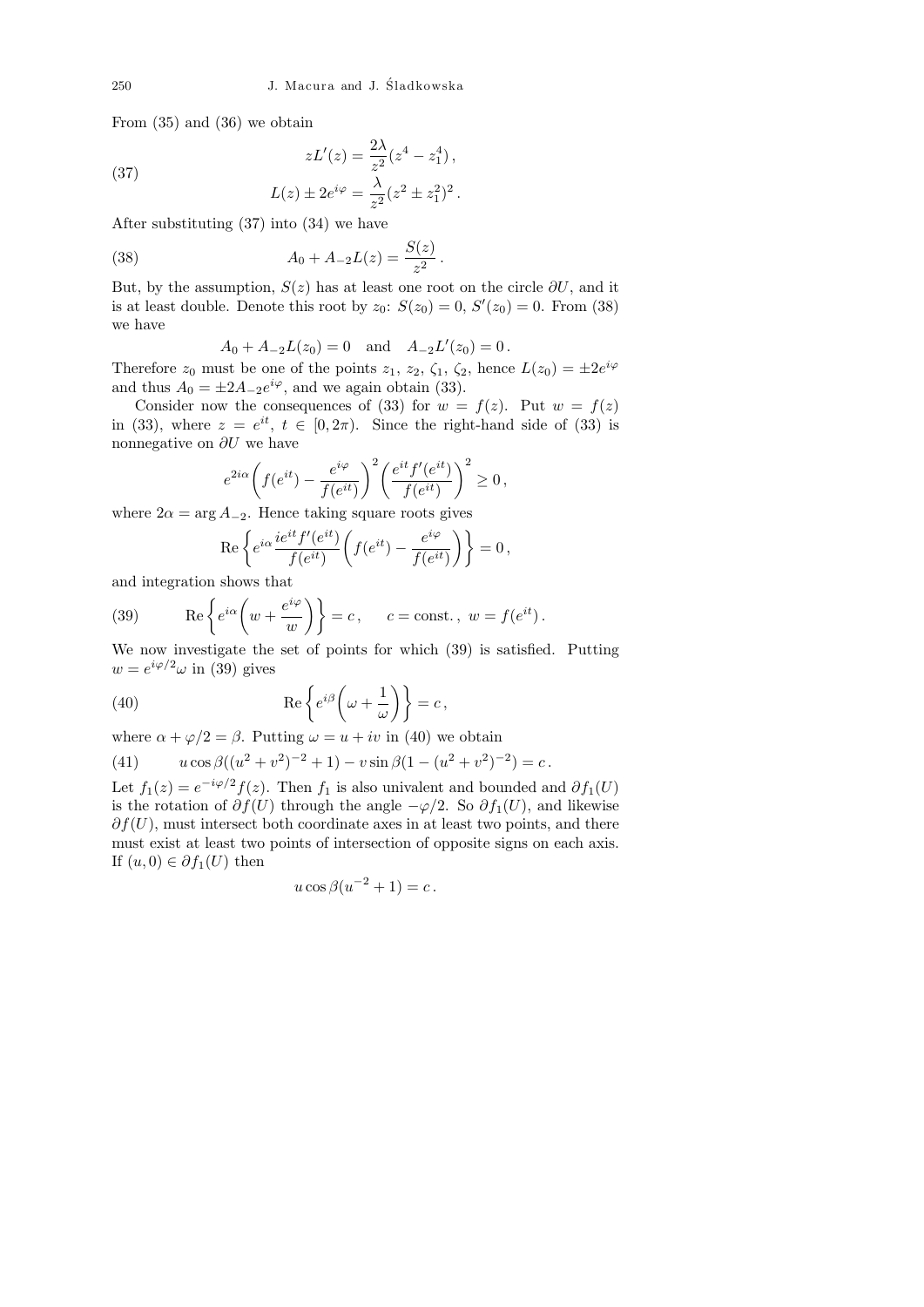If  $\cos \beta \neq 0$  then

so

$$
u^{-1} + u = \frac{c}{\cos \beta},
$$
  

$$
u^2 - \frac{c}{\cos \beta}u + 1 = 0.
$$

This is impossible because this equation has no solutions of opposite signs. Therefore  $\cos \beta = 0$ , and hence  $\sin \beta = \pm 1$  and (41) takes the form

$$
v(1 - (u^2 + v^2)^{-2}) = 0.
$$

Then  $\partial f_1(U)$  consists of the circle  $\partial U$  and of one or two slits extending from  $±1$  and lying on the u axis, and  $\partial f(U)$  consists of  $\partial U$  and of slits extending from  $\pm e^{i\varphi/2}$  and lying on the line through 0.

We now prove that  $f$  can be continued as a double-valued function. In fact, if  $f(U) = U$  then  $f(z) = z$ , which is not true because  $b_1 \neq 1$ . Suppose now that  $f(U) = U - L$  where L is a segment extending from one of the points  $\pm e^{i\varphi/2}$  and lying on the line through 0:  $L = \{w : w = \pm e^{i\varphi/2}(1-t) + td\},\$  $0 \le t \le 1$ . Let  $f(e^{it_0}) = d$ ; hence  $f'(e^{it_0}) = 0$  and by (33),  $e^{it_0}$  is an at least double root of  $S(z)$ . Thus  $S(z)$  has the form

$$
S(z) = \overline{B}_2(z - e^{it_0})^2(z - z_0)(z - \overline{z}_0^{-1}),
$$

where  $|z_0| \leq 1$ . If  $|z_0| < 1$  then  $f(z_0) = \pm e^{i\varphi/2}$ , which is impossible because no point of U is mapped to  $\partial f(U)$ . So  $|z_0|=1$ . Let  $z_0=e^{it_1}$  and

(42) 
$$
S(z) = \overline{B}_2(z - e^{it_0})^2 (z - e^{it_1})^2.
$$

In the case when  $\partial f(U)$  consists of  $\partial U$  and two slits, an analogous reasoning leads to the same result. Putting now (42) into (33) and taking square roots we obtain

$$
\sqrt{A_{-2}}\left(\frac{e^{i\varphi}}{w^2} - 1\right)w' = \sqrt{\overline{B}_{-2}}\left(1 - (e^{it_0} + e^{it_1})\frac{1}{z} + e^{i(t_0 + t_1)}\frac{1}{z^2}\right).
$$

Integration yields

(43) 
$$
-\sqrt{A_{-2}}\left(\frac{e^{i\varphi}}{w}+w\right) = \sqrt{\overline{B}_{-2}}(z - (e^{it_0} + e^{it_1})\log z - e^{i(t_0+t_1)}\frac{1}{z}\right) + c.
$$

Of course,  $e^{it_0} + e^{it_1} = 0$ , and (43) is an equation of a double-valued function, which was to be proved.

## **References**

- [1] A. K. B ahtin, *Some properties of functions of class S*, Ukrain. Mat. Zh. 33 (1981), 154–159 (in Russian); English transl.: Ukrainian Math. J. 33 (1981), 122–126.
- [2] Y. Kubota, *On extremal problems which correspond to algebraic univalent functions*, Kodai Math. Sem. Rep. 25 (1973), 412–428.